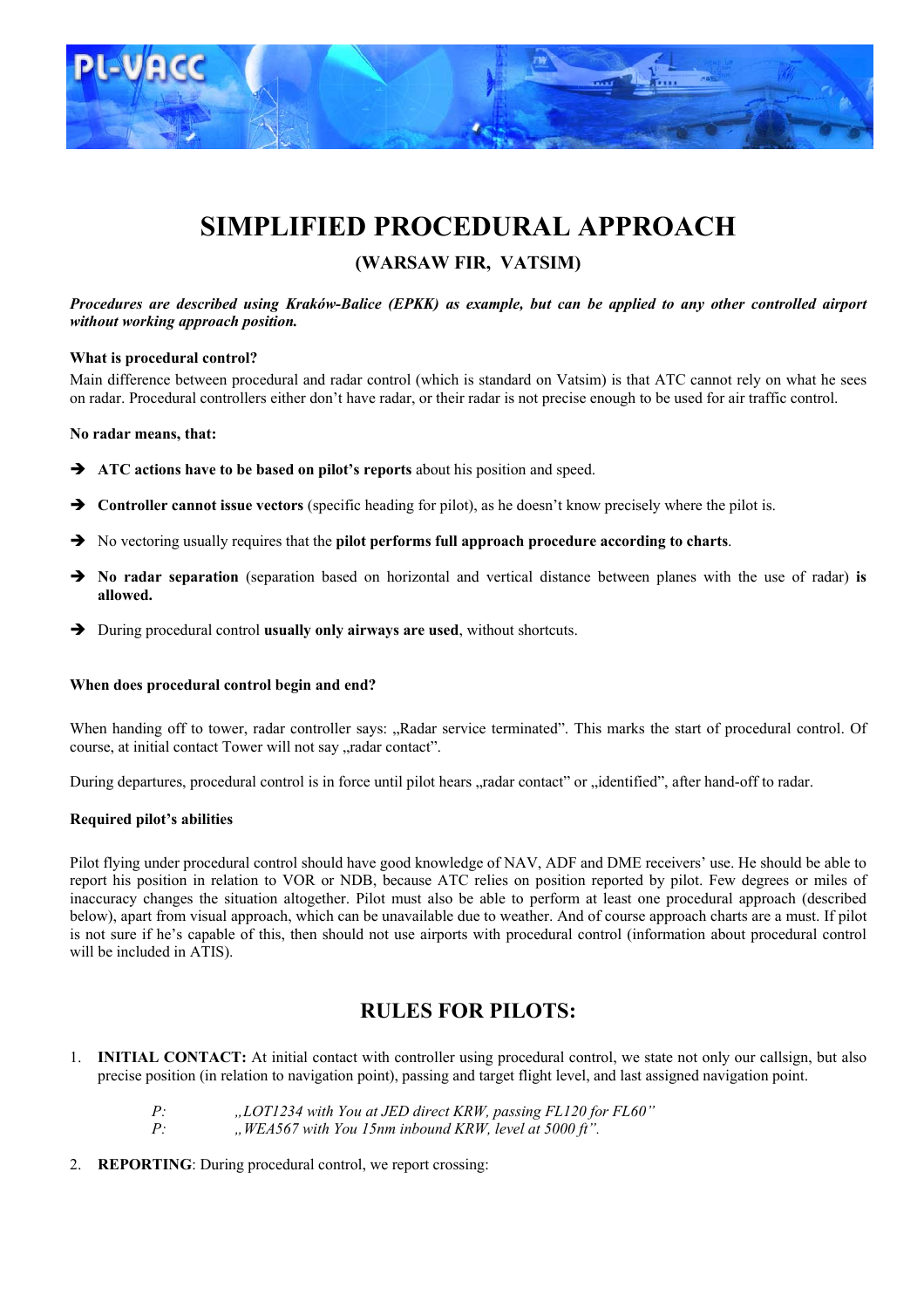$\rightarrow$  each compulsory reporting point marked on charts, even without ATC prompt:

*P: "LOT1234, passing BALOS"*

 $\rightarrow$  reporting points on request, after ATC request:

*C:* , *WEA657, report passing SKAVI*"<br>*P* Passing SKAVI WEA657" *P: "Passing SKAVI, WEA657"*

 $\rightarrow$  other positions in relation to navigation point on ATC request:

*C: "PLC890, report 10nm inbound KRW" P: "10nm inbound KRW, PLC890"*

#### $\rightarrow$  **flight levels** on ATC request:

*C: "SSA321, descend and maintain FL60, report passing FL90" P: "Passing FL90, continuing down to FL60, SSA321"*

#### **specific approach positions** on ATC request:

- *C: "LOT456, cleared for procedural ILS approach rwy 25, report KRW outbound" P*: (after crossing KRW), KRW outbound, LOT456"
- *C: "WEA765, cleared for visual approach rwy 25, report on left downwind" P: (after entering downwind leg) "Left downwind, WEA765"*
- 3. **REPORTING ESTIMATED TIME**: On ATC request, pilot reports estimated time of arrival at specified navigation point (ETA):
	- C: *PLC987, cleared direct KRW, when do You expect KRW?" or "report ETA at KRW"*, *P*. *P: "Direct KRW, we expect KRW at 45, PLC987"*

Pilot states minutes only, without hour. In the example above, 45 can man 20:45.

**ATTENTION !** During procedural control ETA times are very important as they allow controller to use time separation. That means they should not be stated at a guess, but according to FMC (pilot should make sure FMC uses correct speed and altitude) or calculations based on current distance and speed. Even 2-3 minutes error can lead to potentially dangerous situation.

4. **VECTORING IS NIT ALLOWED**: Pilot can't ask ATC for heading, because controller is not allowed to issue vectors.

### **PROCEDURAL APPROACHES:**

Because ATC can't use vectoring, approaches during procedural control differ greatly from approaches with radar control.

**PROCEDURAL APPROACH** (ILS, VOR or NDB) – Pilot is directed to Initial Approach Fix (IAF), and after clearance for procedural approach (i.e. ILS) performs full approach procedure according to chart. In practice, in Poland, apart from Warsaw, these are approaches with racetrack, which means that before entering final pilot has to perform something similar to hold over navigation aid (usually NDB), a few miles from threshold. But remember – this is not holding! Principles of performing racetrack are described on approach charts, it can be based on different navigation aid, use different headings, times and max. speeds than holding (for example, in Krakow racetrack and holding use same headings, but different times between turns – 1.5 mins for racetrackt and 1 min for holding). During procedural approach pilot should follow precisely every heading, radial and altitude marked on approach chart. ATC can ask to extend outbound leg if other plane is on approach – in this case we fly heading opposite to approach direction until ATC clears for turn to approach heading).

*EPKK example: Pilot is directed by Tower to KRW (IAF) and is cleared to descend to 3500ft (initial approach altitude according to chart) and before crossing it is cleared for procedural ILS approach rwy 25. Over KRW he enters racetrack – 255 inbound track to KRW, right turns, 1.5 mins leg. Entrance should be perform like in holding – direct, parallel or teardrop. After entering outbound leg from KRW (075 – usually ATC asks to report that moment) pilot initiates descend (without controller's prompt,*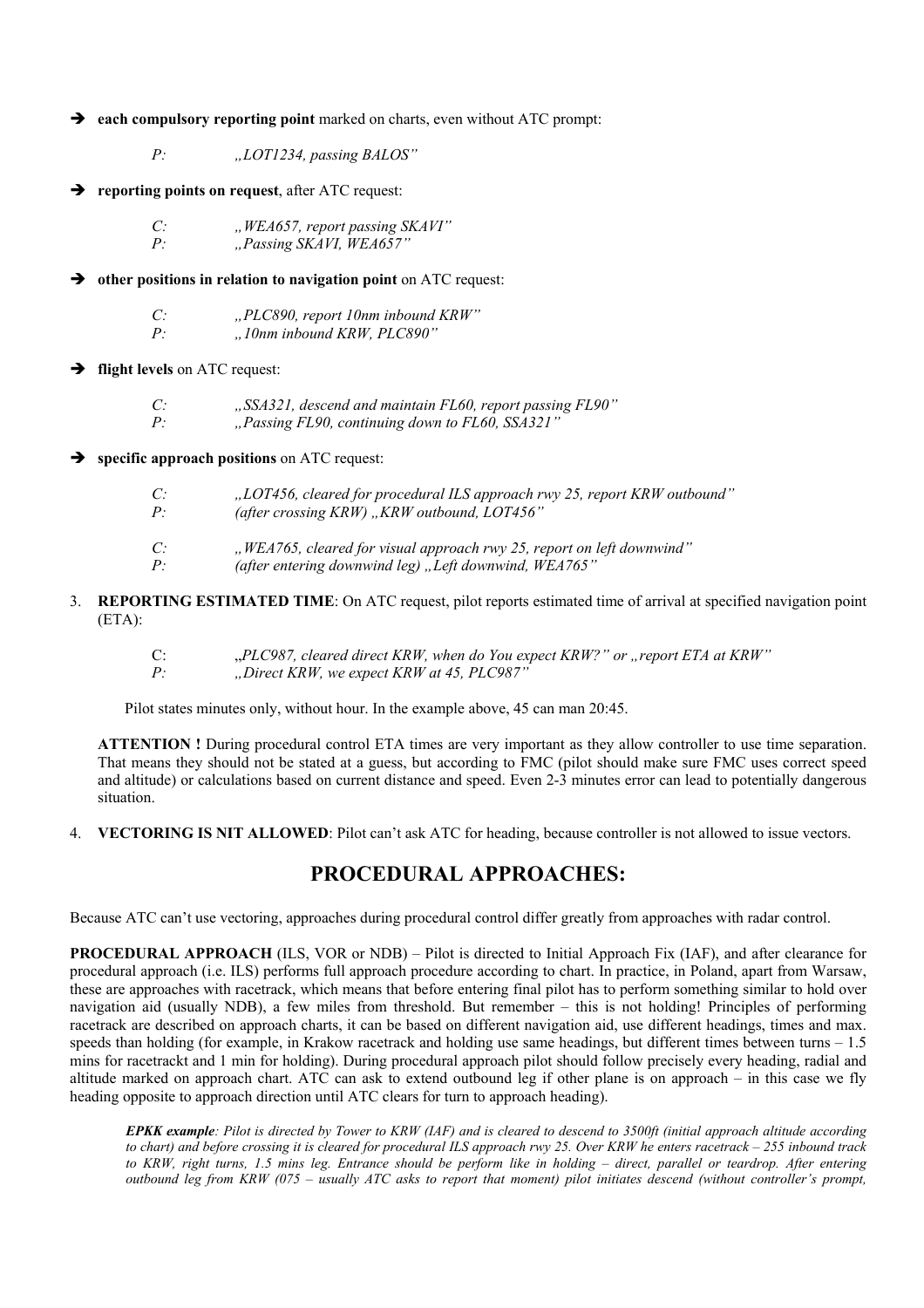*because he's already cleared for approach) to 2270 ft. After 1,5 mins he turns right 180 degrees (standard rate turn, 3 degrees per second) and intercepts localizer. 2270 ft is maintained until intercepting glide slope, when pilot reports established, and after receiving clearance, lands.*

**STRAIGHT-IN APPROACH** (ILS): If pilot approaches ILS at an angle of no more than 30 degrees, he can be cleared for straight-in approach, which means intercepting localizer and glideslope without performing racetrack:

*EPKK example: Straight-in ILS approach can be used for east arrivals only. Tower directs pilot to KRW and gives descent instructions to intercept glide slope from below (usually 3500 ft); pilot is also requested to report specified distance from KRW (usually 10nm). After reporting, pilot is issued approach clearance, which he performs same way as with vectoring – maintaining heading to KRW until intercepting localizer, and maintaining current altitude until intercepting glide slope.*

**VISUAL APPROACH**: Can be performed only under VMC conditions (at least 3nm – 5km visibility, clouds base not below 1400ft – 450m above terrain). Tower directs pilot to navigation aid near airport, clears for descent to 3000-3500ft and asks to report airport in sight. After reporting airport in sight, ATC gives approach clearance. Pilot enters left or right traffic pattern depending on heading, initiates descent with visual contact with ground and reports final, which should be longer than for VFR traffic – at least 2-3nm.

Partial visual approach is also possible before pilot can see the airport, if he has ground in sight. If ATC is sure that's the case (he can ask whether pilot has visual contact with ground), he can approve further descent with visual contact with ground. Pilot is responsible for further descent, while the controller directs him to the point where he can see the airport.

*EPKK example: Tower directs pilot to KRW and clears for descent to 3500 ft (sometimes lower). When pilot has airport in sight, he's cleared for visual approach to rwy 25. It means he should enter traffic pattern – if he's arriving from north (Warsaw from example) it will be right base, arriving from west (Katowice) it should be right or left downwind (depending which one is closer, unless ATC gives instructions), arriving from south (Slovakia) it should be left base, and for east arrivals (Rzeszow) – final. At the right moment pilot turns final and reports final to ATC.*

In practice, if weather is poor, decision about type of approach is often made in the last possible moment. ATC directs pilot to KRW and waits if he reports airport in sight. If he does, then is cleared for visual approach (if he agrees of course), allowing to save time and fuel needed for racetrack. If pilot doesn't have airport in sight, he's cleared for procedural ILS approach.

## **RULES FOR CONTROLLERS:**

- 1. Procedural approach is authorized only for controllers holding STU+ rating and above.
- 2. Procedural approach is not compulsory for any airport if TWR controller doesn't want to use procedural control, CTR controller gives vectors until pilot is established on the approach, and when CTR position is not manned pilot contacts with TWR on final. But, if TWR controller decides to use procedural approach, it is assumed that he does not have radar, and procedural approach must be applied to all pilots. Pilot not able to perform procedure should be directed to other airport.
- 3. Procedural approach can be used at every TWR position in Poland, apart from EPWA\_TWR, EPKK\_TWR and EPKT\_TWR if EPKK\_APP is online, and EPGD\_TWR when EPGD\_APP is online.
- 4. Procedural approach can be used only for these airports for which there is at least one approach procedure chart available at [www.pl-vacc.org](http://www.pl-vacc.org/) (ILS, NDB etc.).
- 5. Information about procedural approach in use must be included in controller's ATIS.
- 6. When TWR controller uses procedural approach, CTR controller should:
	- a) after initiating descent for a plane that will be under procedural control inform pilot about this fact (for example "expect procedural ILS approach for rwy 25"), and if pilot doesn't agree to perform procedure, direct him to different airport
	- b) while handing off inform pilot that radar service is terminated
- 7. Handing-off aircrafts between CTR and TWR:
	- Usually, pilot approaching the airport should contact TWR, and pilot leaving the airport should contact CTR, at the border of airport's controlled area (which will be later called "CTR area" to distinguish from CTR position). Hand-off should be initiated early enough to allow contact before reaching this border, and considering communication delays in VATSIM network.
	- b) If airport does not have CTR area, or if controller doesn't know its parameters, it is assumed that it has shape of a circle with 10nm radius, reaching to FL65.
	- c) Hand-off can be made earlier, if plane is clear of any traffic that could potentially conflict with it and if both sides agree for earlier handoff. Hand-offs are not allowed 30nm and further from borders of CTR area, and 8000ft and higher above CTR area.